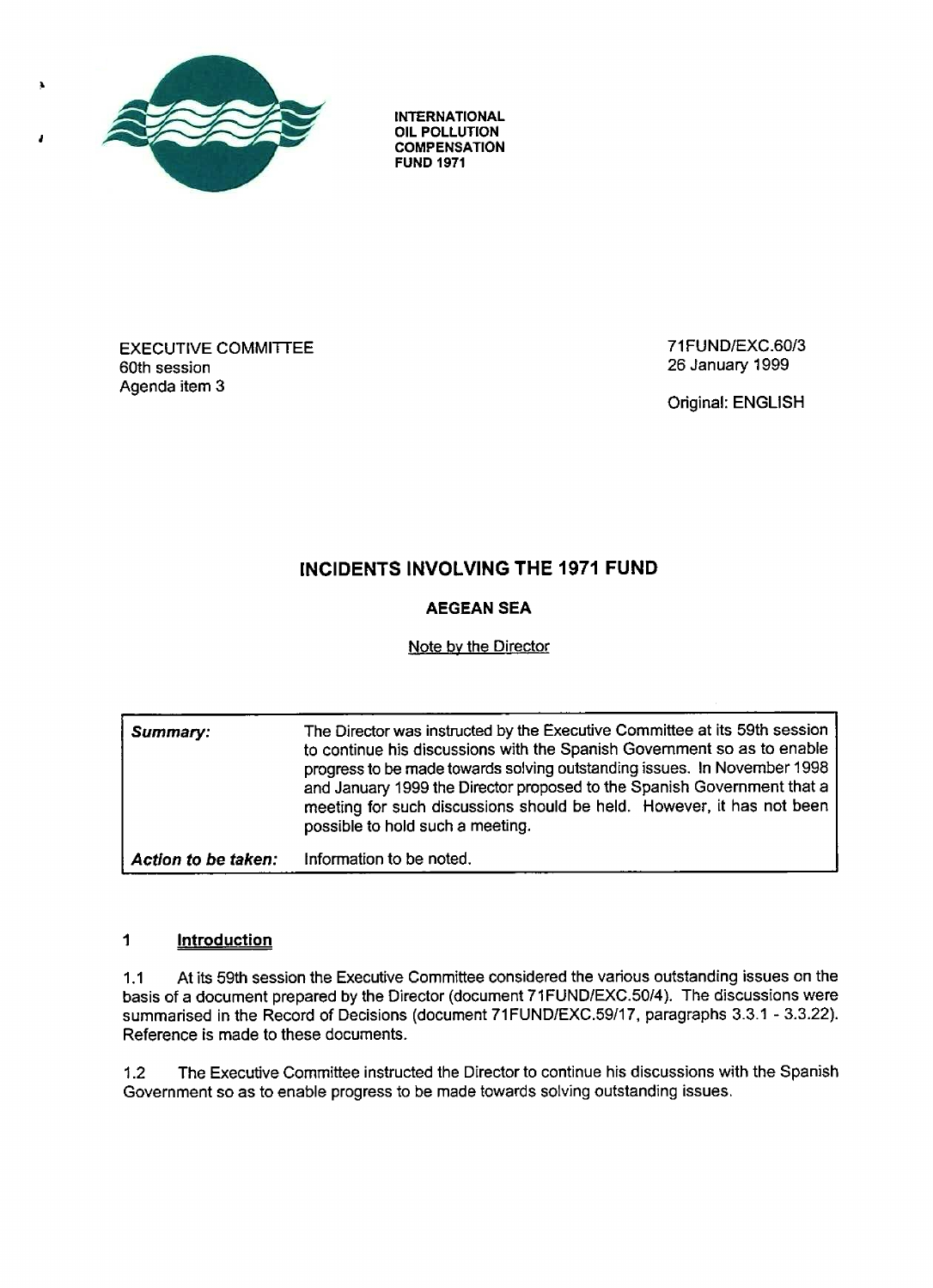## **2 Consultation Grou p**

2.1 At its 57th session the Executive Committee decided to set up a Consultation Group to assist the Director in his search to solutions of the outstanding issues. The Committee appointed the following delegates as members of the Group:

Mr C Coppolani (France) Mr W Oosterveen (Netherlands) Professor H Tanikawa (Japan) Mr A H E Popp (Canada) Professor L S Chai (Republic of Korea) Captain A Saúl Bandala (Mexico)

2.2 At its 59th session the Executive Committee decided to renew the mandate of the Consultation Group. It was noted that only one of the States represented in the Group remained a Member of the 1971 Fund and that that State would cease to be a Member in the near future. The Committee considered that, since it was important to secure the continuity of the Consultation Group, the Group's composition should remain unchanged. It was emphasised, however, that the members of the Group did not participate as representatives of their Governments but in their personal capacity. The Committee also noted that, if an agreement was reached with the Spanish Government, that agreement would have to be submitted to the Committee for approval .

2.3 During the Executive Committee's 59th session, the Consultation Group held a meeting, part of which was attended by the Spanish delegation. The members of the Group expressed the view that it would be for the Spanish Government to make a proposal in order to make it possible to make progress on the important issues.

# **3 Question of time-bar**

3.1 At its 59th session the Executive Committee noted that a number of claimants had brought actions against the 1971 Fund in the Civil Court of La Coruña.

3.2 It was recalled that the question had arisen as to whether these claims were time-barred . It was noted that two opinions had been presented to the 1971 Fund by the Spanish Government in April 1998 , one prepared by the Legal Department of the Ministry of Public Administrations and one by a Spanish law firm (Cuatrecasas), both of which had concluded that the actions brought against the 1971 Fund in the Civil Court were not time-barred. It was further noted that the 1971 Fund had obtained an opinion by a former Spanish Supreme Court judge, Mr Santos Briz, on the time-bar issue and that Mr Santos Briz' conclusion was that those claims were extinguished and thus time-barred.

3.3 In view of the different opinions presented in respect of the time-bar issue, the Director was instructed to study further this very complex issue .

3.4 The Committee noted that these actions would be served chate 1971 Fund in the near future. It was noted that, once served, the 1971 Fund would have to present all its defences within a short period of time, including any defence to the effect that the claims were time-barred, and that it would not be possible to raise that defence at a later stage. Pending further study, the Executive Committee instructed the Director to raise the defence of time-bar in the civil proceedings.

3.5 These actions have not yet been served on the 1971 Fund .

#### **4 Recourse action**

4.1 On 12 June 1998 the Spanish Ambassador in London and the Director signed an agreement under which the Spanish State undertook not to invoke the time-bar if the competent bodies of the Fund ŀ.